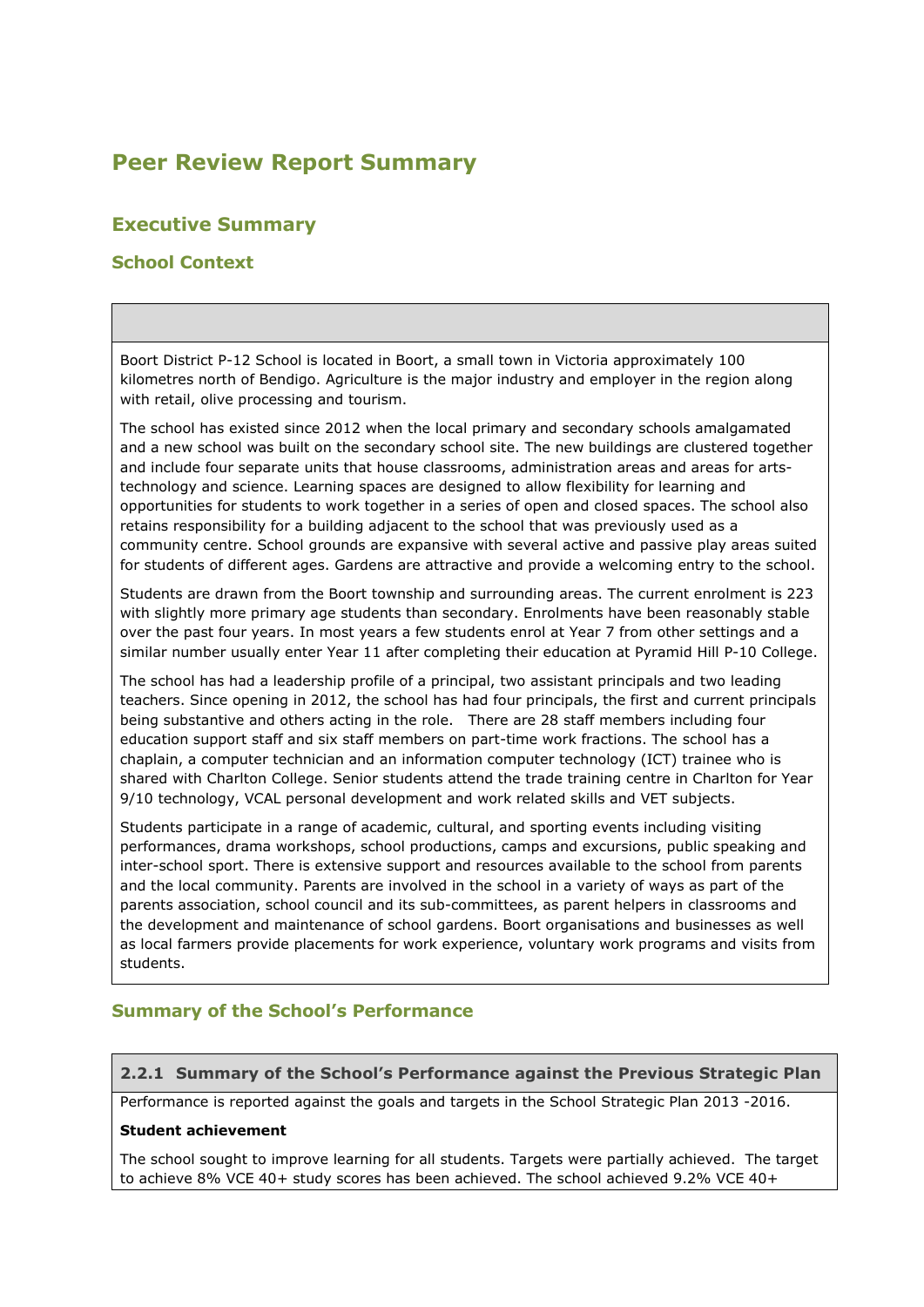scores. The second target to have 50% of students in the top two NAPLAN bands for reading and 40% for numeracy has been achieved in part. It was not achieved for NAPLAN reading (42.9%) but was achieved for NAPLAN numeracy (42.9%).

Factors that contributed to improved outcomes included the strong focus on preparing students for VCE; professional development that has focused on teacher practice as a means to improve performance in reading and writing in particular and a greater focus on data analysis to inform planning for teaching and learning.

#### **Student engagement and wellbeing**

The school strategic plan had a single goal for engagement and wellbeing. The school sought to improve student engagement and wellbeing across all levels of the school. The target for the parent survey approachability variable to be 5.34 was not achieved with the school mean at 4.6 in 2015. Similarly, the second target for the student motivation variable in the Student Attitudes to School Survey to be 4.35 was not achieved with 4.16 for Years 5-6 and 4.31 for Years 7-12 in 2015. However, the 2016 Student Attitudes to School Survey data released at the time of the review shows improved student motivation at Years 5-6 but a drop in student motivation across years 7- 12.

Factors that contributed to improved student engagement and wellbeing included students working in new open plan learning spaces conducive to  $21^{st}$  century teaching and learning; a whole school focus on student leadership development with student roles as school captains, house captains, student council representatives and captains for sporting events from both primary and secondary; and students having had direct input into negotiating their learning, leading assemblies and taking an active role in whole school celebratory events.

### **Student pathways and transitions**

The school sought to provide all students with successful transition and pathways into, through and beyond the school to positive post school options. The real retention target of 90% retention for Years 10-11 was achieved in 2013-2014 and in 2014-2015. It was not achieved for Years 11-12 with retention rates over that time close to 80%. The second target for the parent survey transitions variable to be at least 5.50 was not achieved. The 2015 score was 4.9.

Factors that have contributed to improved pathways and transitions included the provision of VET and VCAL programs in conjunction with the North Central Trade Training Centre in Charlton; the provision of a Managed Individual Pathways and careers program providing senior students with opportunities for work experience placements; and a well established comprehensive entry to school program for students starting Foundation.

## **2.2.2 Summary of the considerations for the next Strategic Plan**

#### **Student achievement**

The panel agreed that while there was strong performance at VCE, overall school performance could have been stronger over the strategic plan period as student outcomes were not as robust as in schools with similar enrolment characteristics. Learning growth has been above the state in reading and speaking and listening but not in writing and numeracy. Learning in numeracy, reading and spelling at Year 5-7 has shown learning growth above the state although writing and grammar and punctuation are below. At Years 7 to 9 in 2016, high learning growth was above the state in all domains apart from reading, which was at the state benchmark. In 2016, with the exception of numeracy, the NAPLAN data indicates 10-30% of students at and below the NMS in other subject areas.

In this next period of time the panel recommends the focus be on maximizing the learning growth and achievement of every student from Foundation to Year 12. Three key areas of focus were suggested. Firstly, to develop a shared understanding of best practice teaching and learning and